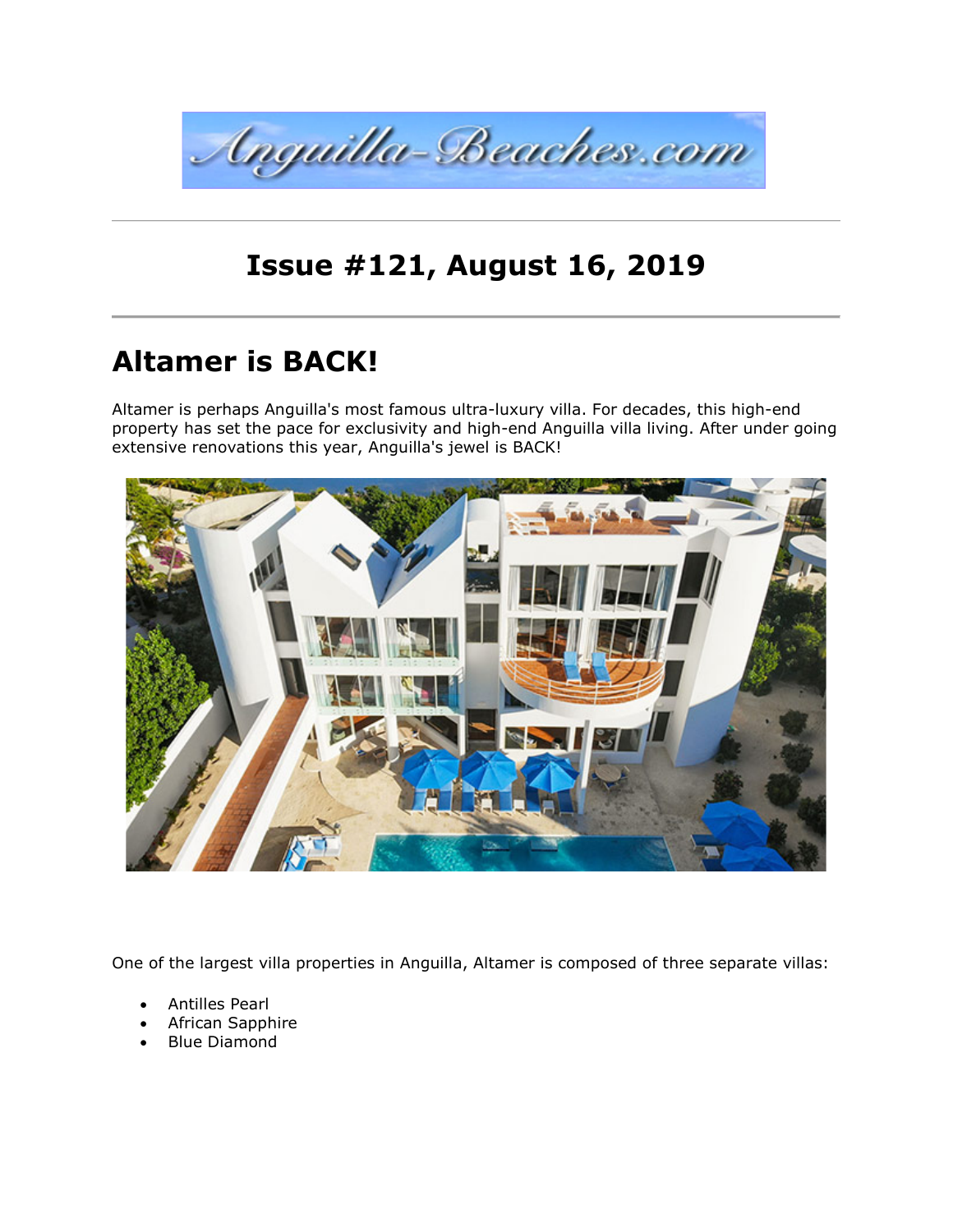Let's take a look inside Antilles Pearl...



Set right on Shoal Bay West, Antilles Pearl's location boasts the best of both worlds: total seclusion with sandy beachfront. The villa is set at the edge of Shoal Bay West. A most private location, here, turquoise seas are just steps away while St. Martin waves to you in the distance.

For an up close view of Caribbean blue, take a stroll on the villa's 50' skywalk (right of photo above). A stroke of architectural genius, on this skywalk, you feel like you are floating over the sea!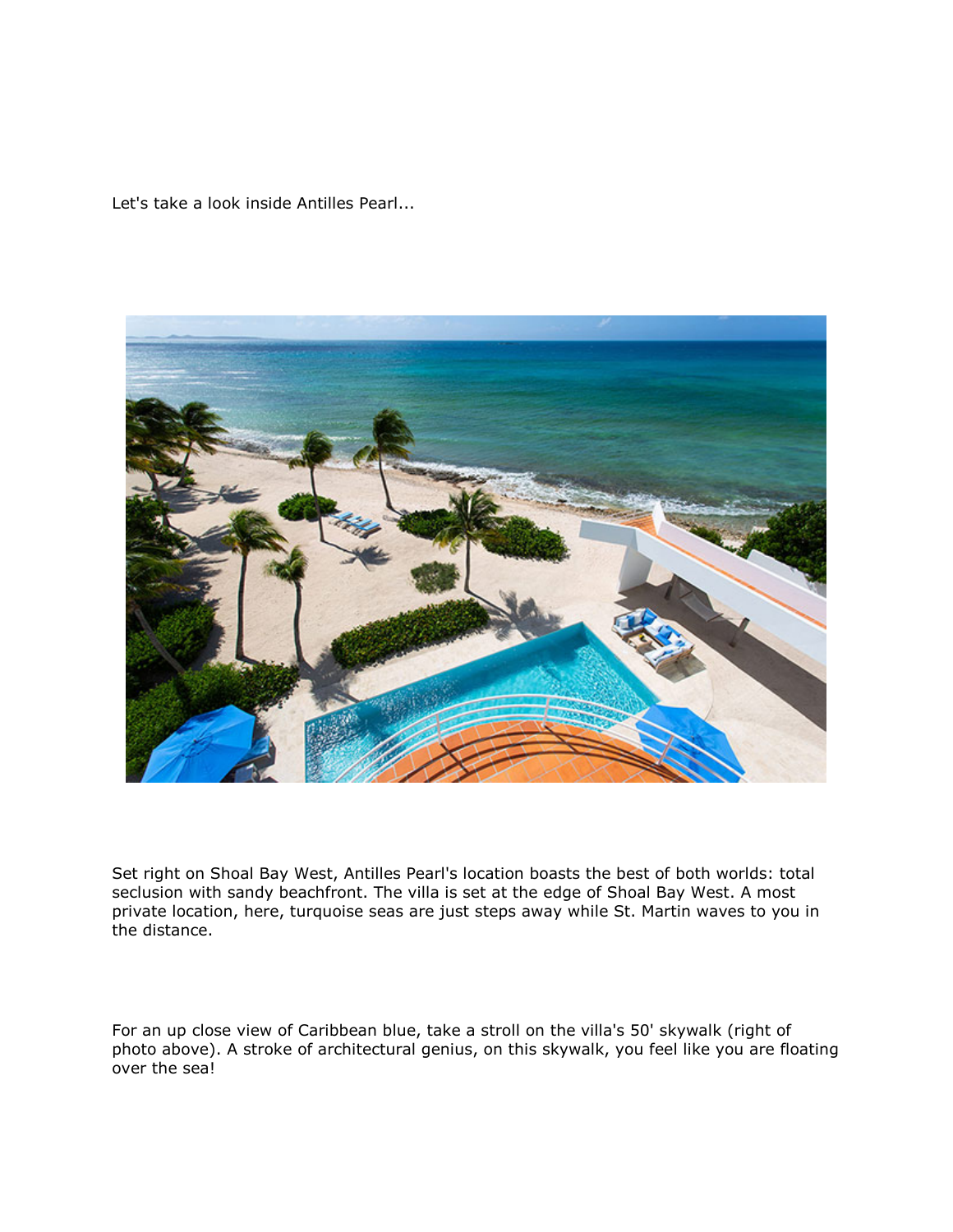

Prefer the pool? Altamer's sparkles in a million shades of blue!

Yes, outdoor living is LARGE at Antilles Pearl. Inside, Antilles Pearl impresses all over again. The villa itself offers 12,000 square feet of living space. Five bedrooms (each with sumptuous ensuite), living area, dining area, games room, chef's kitchen and even an elevator and rooftop terrace all lay out over three stories.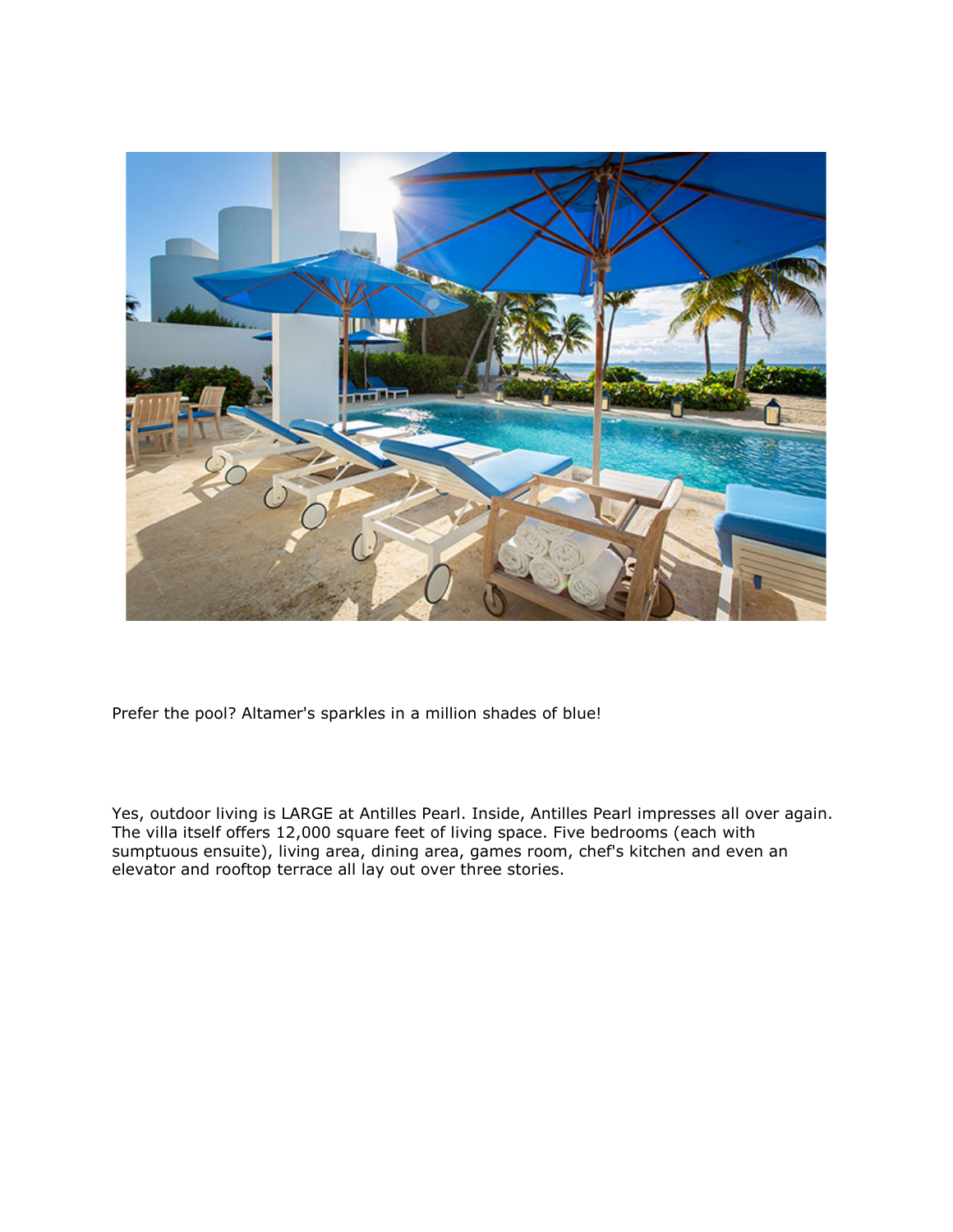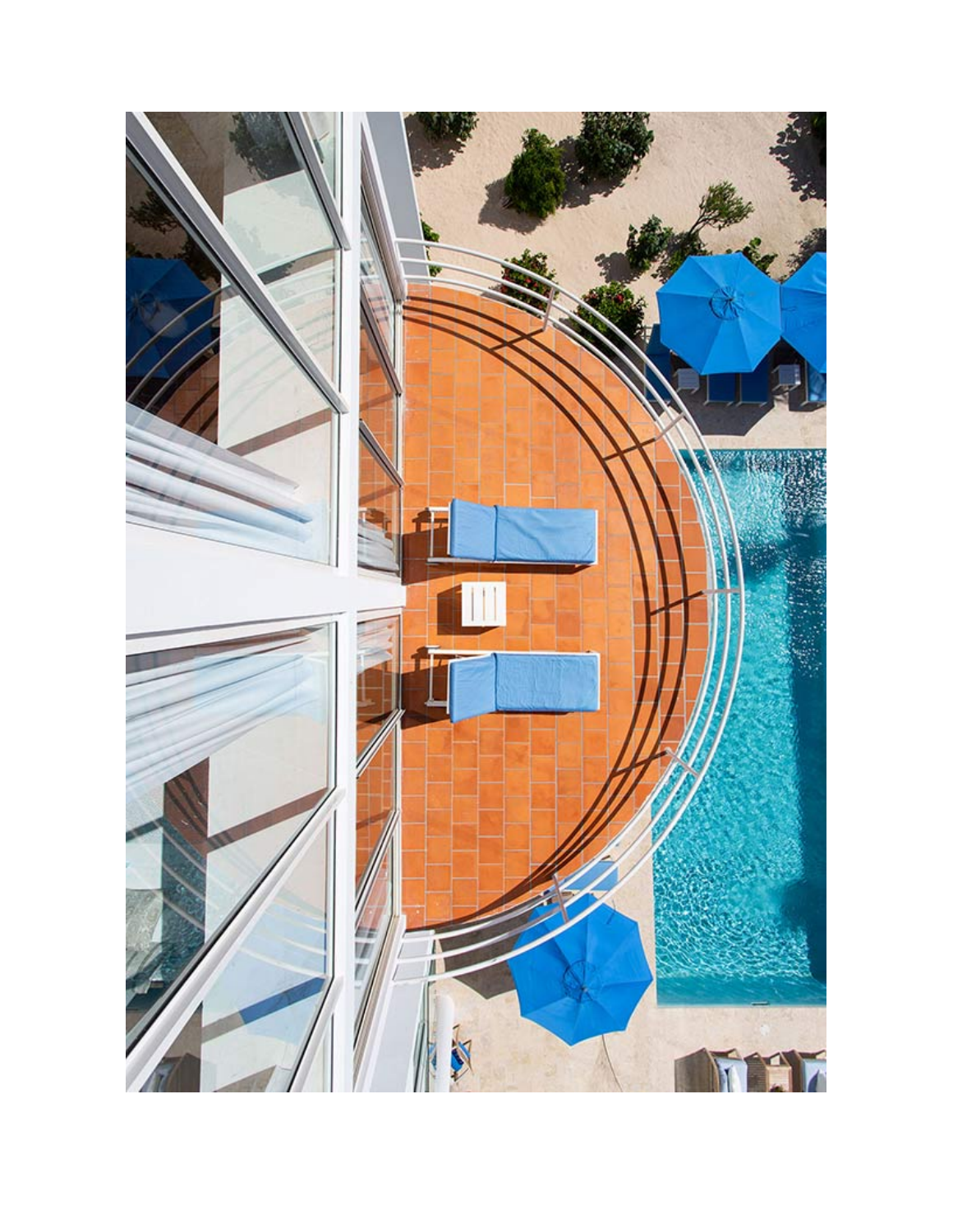Bright, lofty and with luxurious furnishings and fixtures, the feel is distinctly upscale Caribbean and modern. The living room boasts 21' high ceilings with grand windows and doors that open to the spacious pool deck.



Upstairs, five plush suites with ensuite accommodate up to 10 guests. The master bedroom is simply jaw-dropping. It spans two stories, with an upstairs loft that makes for a private office. The effect of the two story high ceilings and floor-to-ceiling windows is mesmerizing.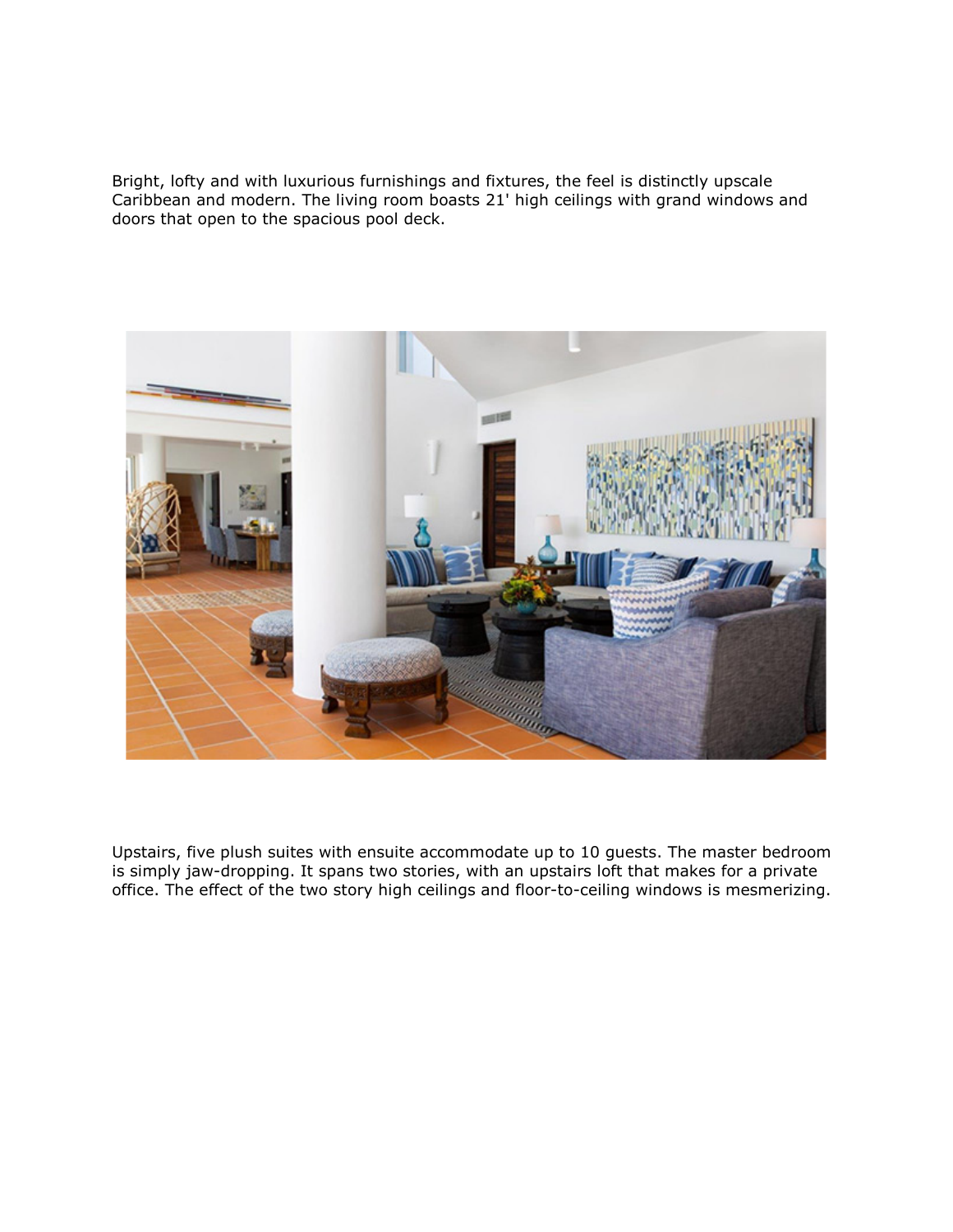

Antilles Pearl is one of a kind. **[For a deeper video look inside Altamer, please click](https://urldefense.proofpoint.com/v2/url?u=https-3A__www.instagram.com_s_aGlnaGxpZ2h0OjE3ODU5NDAwMDYzNDQ2Njgz-3Figshid-3D1xl093k7sokl-26story-5Fmedia-5Fid-3D2082145783784080302&d=DwMFaQ&c=euGZstcaTDllvimEN8b7jXrwqOf-v5A_CdpgnVfiiMM&r=ChFlBsjX-5sjn8kHQ2hi4GuugXVK5YKT1HknUTnn-Is&m=03ymRvj6n-Wg4maYvSpA_iUHsH8veYoU8MeYL25tu9Y&s=4FQotEFY08mAoc3jH4LAhx96oitlJASuFuAeusxiPTQ&e=)  [here.](https://urldefense.proofpoint.com/v2/url?u=https-3A__www.instagram.com_s_aGlnaGxpZ2h0OjE3ODU5NDAwMDYzNDQ2Njgz-3Figshid-3D1xl093k7sokl-26story-5Fmedia-5Fid-3D2082145783784080302&d=DwMFaQ&c=euGZstcaTDllvimEN8b7jXrwqOf-v5A_CdpgnVfiiMM&r=ChFlBsjX-5sjn8kHQ2hi4GuugXVK5YKT1HknUTnn-Is&m=03ymRvj6n-Wg4maYvSpA_iUHsH8veYoU8MeYL25tu9Y&s=4FQotEFY08mAoc3jH4LAhx96oitlJASuFuAeusxiPTQ&e=)**

- [Altamer's Antilles Pearl villa](https://urldefense.proofpoint.com/v2/url?u=http-3A__bit.ly_2TBC47m&d=DwMFaQ&c=euGZstcaTDllvimEN8b7jXrwqOf-v5A_CdpgnVfiiMM&r=ChFlBsjX-5sjn8kHQ2hi4GuugXVK5YKT1HknUTnn-Is&m=03ymRvj6n-Wg4maYvSpA_iUHsH8veYoU8MeYL25tu9Y&s=mEV7eMGXcrf0XDm47yFd5zRvenk4TkFcR-R1kkbCwI0&e=)
- [Altamer's rates](https://urldefense.proofpoint.com/v2/url?u=http-3A__bit.ly_2TCBJBA&d=DwMFaQ&c=euGZstcaTDllvimEN8b7jXrwqOf-v5A_CdpgnVfiiMM&r=ChFlBsjX-5sjn8kHQ2hi4GuugXVK5YKT1HknUTnn-Is&m=03ymRvj6n-Wg4maYvSpA_iUHsH8veYoU8MeYL25tu9Y&s=VYEA7_fVj2loTrMpFtAS0c0YQE1WrBWw6jJXxqNcbo0&e=)

**Altamer does not end there! Also recently renovated is the charming villa rental, Petit Topaz...**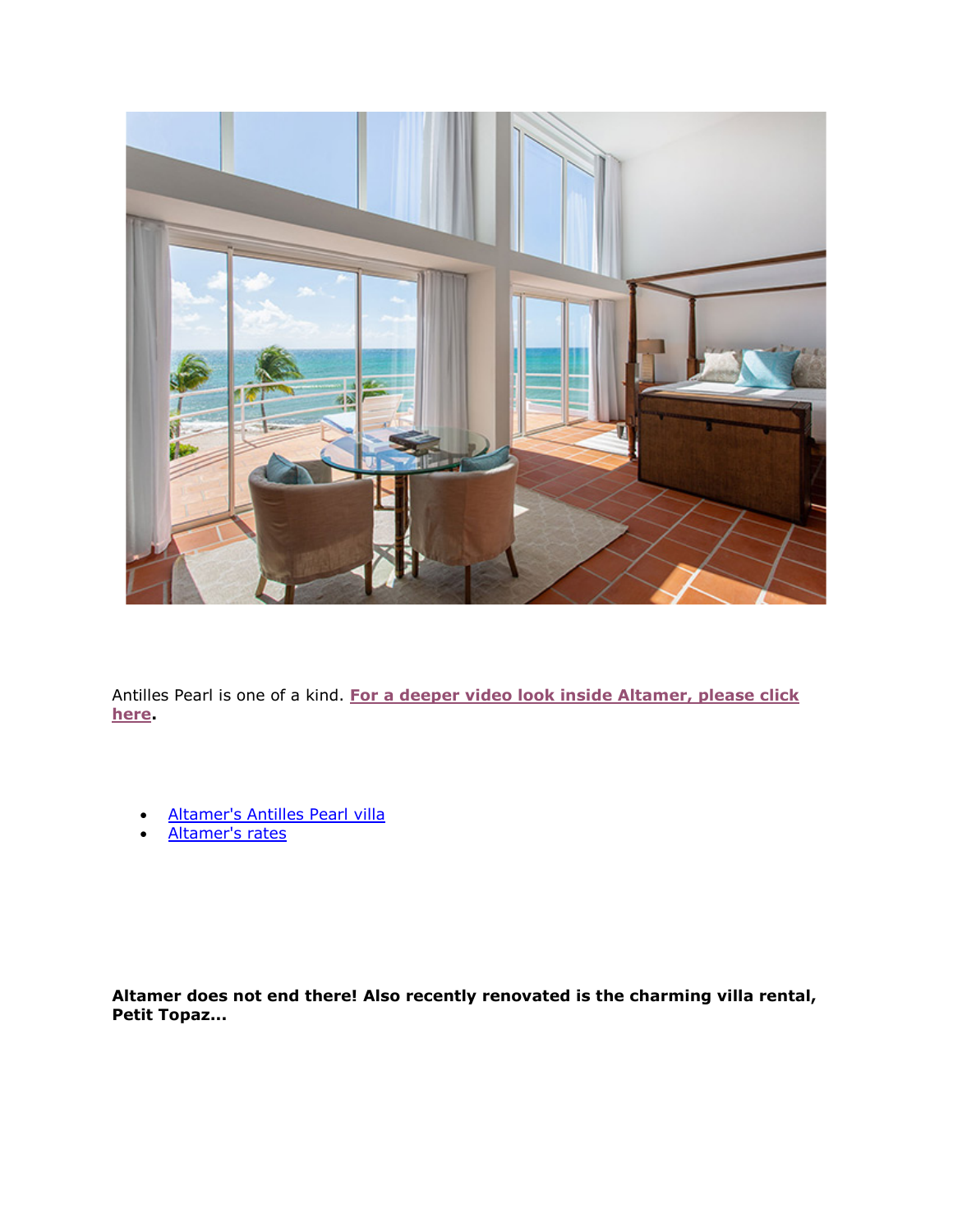

Petit Topaz just may be the **best kept secret in Anguilla!**

A one bedroom villa rental, Petit Topaz is the perfect escape for couples or families traveling with young children. The contemporary and modern villa lays out with one sumptuous bedroom downstairs and a loft with daybed upstairs.

The space is complete with full kitchen, dining and living area. Outside? Sink into a plush lounge chaise or plunge into your jacuzzi tub. Here, you also have full access to Altamer's larger pool as well as Shoal Bay West and Altamer's five-star service.

Available at just \$350-550/night, it is hard to find a better villa deal in Anguilla!